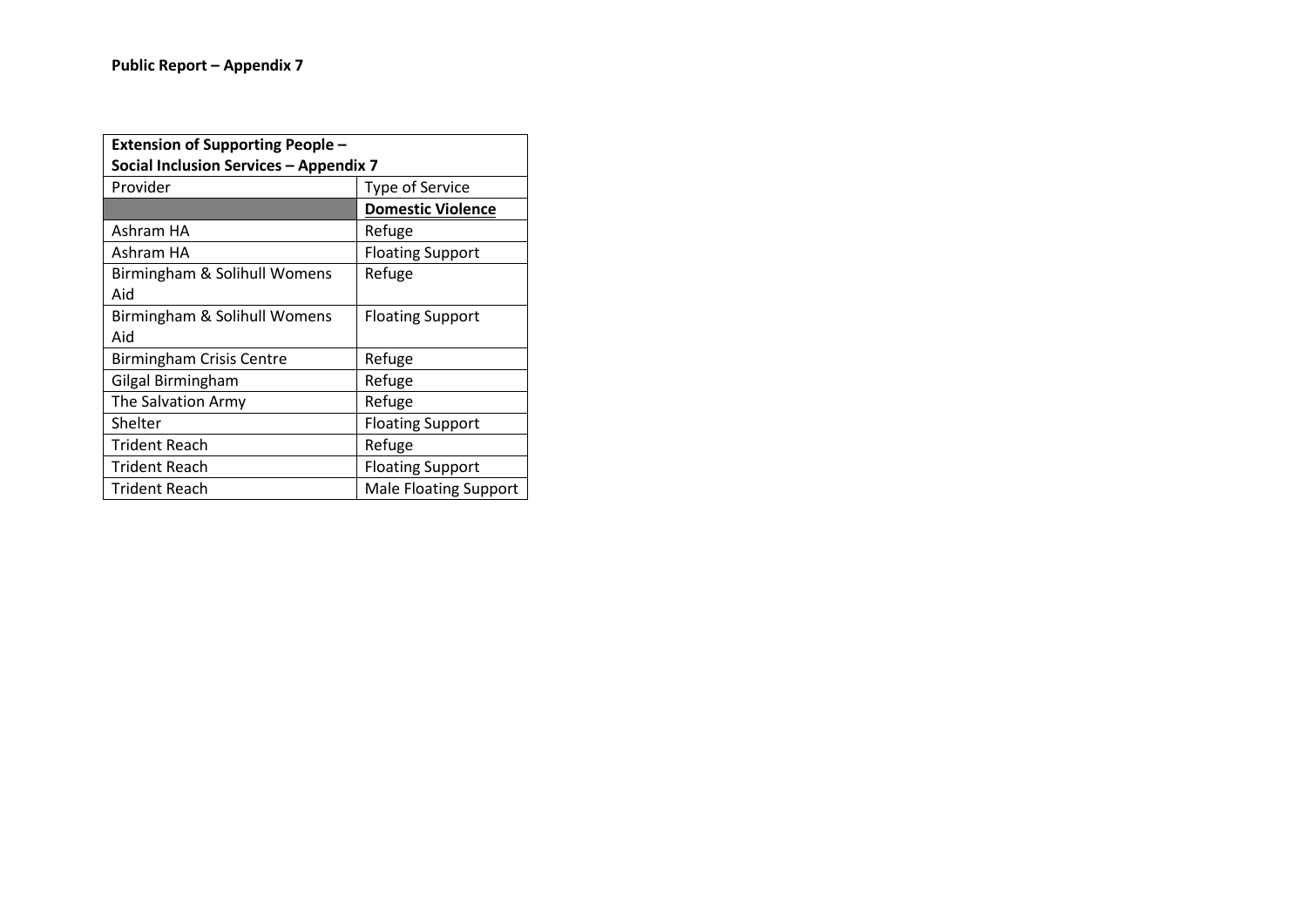| <b>Extension of Supporting People -</b> |                                  |  |
|-----------------------------------------|----------------------------------|--|
| Social Inclusion Services - Appendix 7  |                                  |  |
| Provider                                | <b>Type of Service</b>           |  |
|                                         | <b>Homelessness</b>              |  |
| Midland Heart Ltd                       | Single Accommodation             |  |
| <b>Midland Heart Ltd</b>                | Short-term complex needs         |  |
| <b>Midland Heart Ltd</b>                | Long-term complex needs          |  |
| <b>Midland Heart Ltd</b>                | Places of Change                 |  |
| <b>Midland Heart Ltd</b>                | <b>Single Floating Support</b>   |  |
| <b>Midland Heart Ltd</b>                | <b>Families Floating Support</b> |  |
| Shelter                                 | <b>Families Floating Support</b> |  |
| Swanswell                               | <b>Single Floating Support</b>   |  |
| The Salvation Army                      | Single Accommodation             |  |
| <b>Trident Reach</b>                    | Single Accommodation             |  |
| <b>Trident Reach</b>                    | <b>Single Floating Support</b>   |  |
| <b>Trident Reach</b>                    | <b>Families Floating Support</b> |  |
| <b>BCC</b> - Internal                   | Hostels                          |  |

| <b>Extension of Supporting People -</b> |                         |  |
|-----------------------------------------|-------------------------|--|
| Social Inclusion Services - Appendix 7  |                         |  |
| Provider                                | Type of Service         |  |
|                                         | <b>Ex-offenders</b>     |  |
| <b>Fry Housing Trust</b>                | Accommodation           |  |
| <b>Fry Housing Trust</b>                | <b>Floating Support</b> |  |
| Nacro                                   | Accommodation           |  |
| Swanswell                               | <b>Floating Support</b> |  |
| <b>Trident Reach</b>                    | Accommodation           |  |
| <b>Trident Reach</b>                    | <b>Floating Support</b> |  |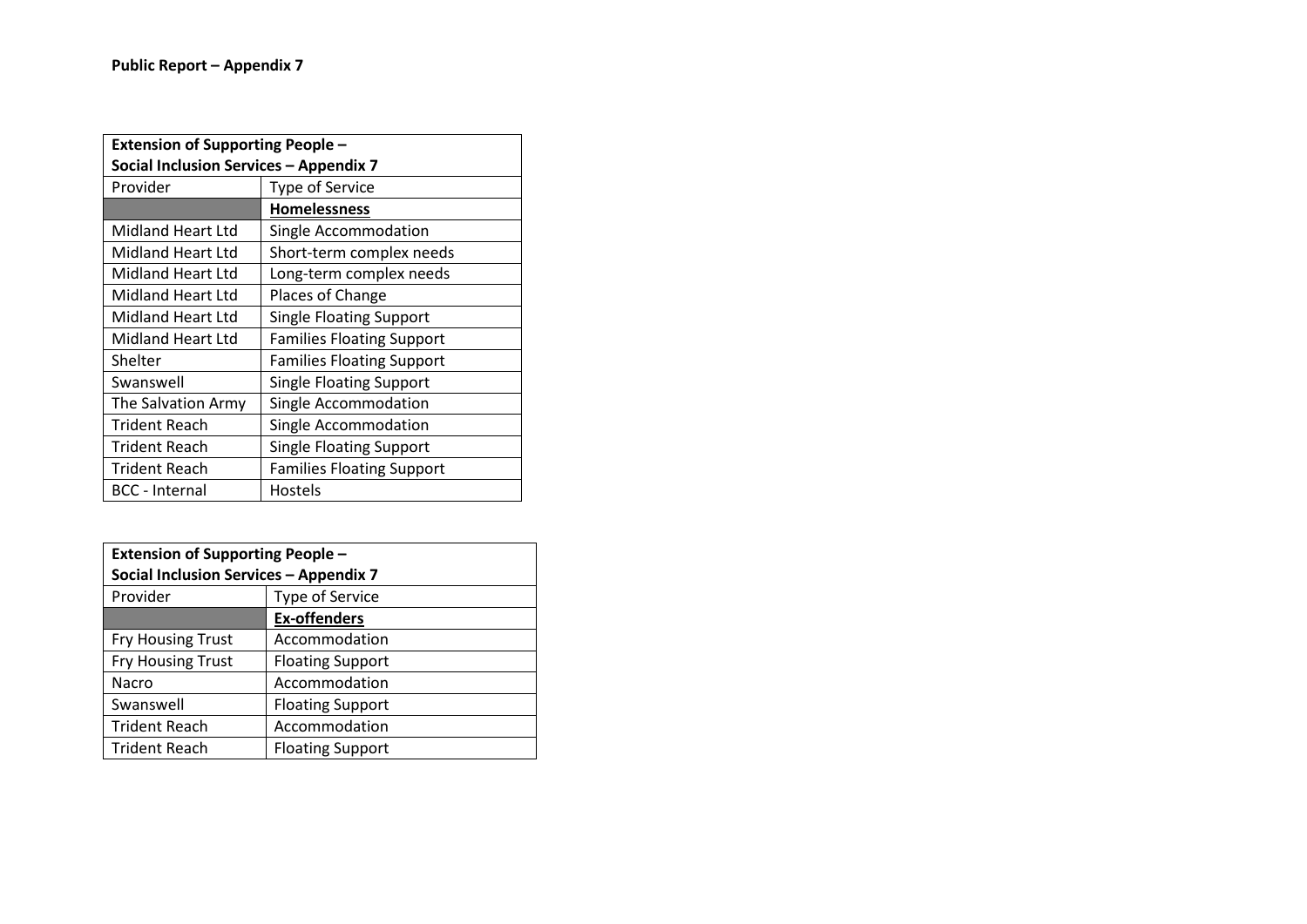| <b>Extension of Supporting People -</b> |                                   |  |
|-----------------------------------------|-----------------------------------|--|
| Social Inclusion Services - Appendix 7  |                                   |  |
| Provider                                | <b>Type of Service</b>            |  |
|                                         | <u>Young People</u>               |  |
| Accord HA                               | <b>Step Down Accommodation</b>    |  |
| <b>Birmingham YMCA</b>                  | Places of Change                  |  |
| Midland Heart Ltd                       | Immediate Access                  |  |
| Midland Heart Ltd                       | <b>Step Down Accommodation</b>    |  |
| Midland Heart Ltd                       | <b>Floating Support</b>           |  |
| <b>St Basils</b>                        | Immediate Access                  |  |
| <b>St Basils</b>                        | <b>Step Down Accommodation</b>    |  |
| <b>St Basils</b>                        | <b>Supported Lodgings</b>         |  |
| <b>St Basils</b>                        | Places of Change                  |  |
| <b>St Basils</b>                        | <b>Floating Support</b>           |  |
| <b>Trident Reach</b>                    | <b>Step Down Accommodation</b>    |  |
| <b>Trident Reach</b>                    | Young Offenders                   |  |
| Trident Reach                           | <b>Floating Support</b>           |  |
| <b>Trident Reach</b>                    | <b>Young People Exiting Gangs</b> |  |

| <b>Extension of Supporting People -</b> |                         |  |
|-----------------------------------------|-------------------------|--|
| <b>Disability Services - Appendix 7</b> |                         |  |
| Provider                                | Type of Service         |  |
|                                         | <b>Mental Health</b>    |  |
| <b>Birmingham Mind</b>                  | Accommodation           |  |
| <b>Birmingham Mind</b>                  | <b>Floating Support</b> |  |
| Home Group Ltd                          | Accommodation           |  |
| Home Group Ltd                          | <b>Floating Support</b> |  |
| Mr Reilly - Anvil House                 | Accommodation           |  |
| Mr Reilly - Anvil House                 | <b>Floating Support</b> |  |
| Swanswell                               | <b>Floating Support</b> |  |
| <b>Trident Reach</b>                    | <b>Floating Support</b> |  |